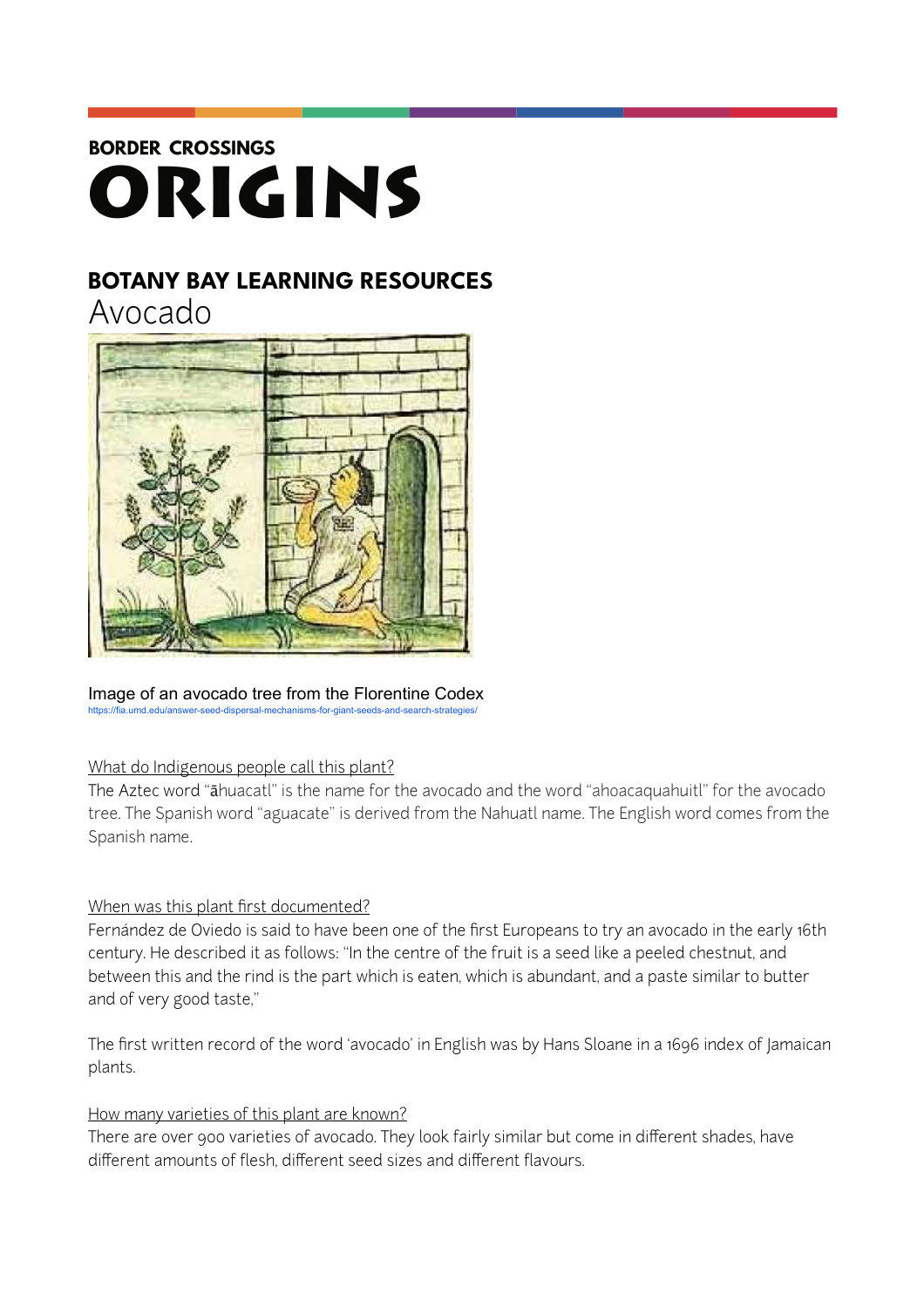#### Where and how was the plant originally grown and used?

Archaeologists have found evidence of avocado consumption along the north west pacific coast of what we now call Peru dating back 15,000 years.

The people of Mesoamerica discovered that they could graft pieces of different avocado trees onto other avocado trees and could make variants with more flesh and smaller seeds by planting two different types of avocado trees close to each other. As a result certain varieties can be grown at a high altitude and others need to be grown in a warmer climate.

#### How do Indigenous people relate to this plant?

According to oral histories and the few books (or codices) with information about Maya and Aztec cultures, it seems that avocados held spiritual significance in some Mesoamerican cultures.

The fourteenth month in the Maya calendar is represented by an avocado glyph, "K'ank'in". Avocados are part of the name glyph of the Mayan city of Pusilhá in Belize which is known as the "Kingdom of the Avocado". Avocado trees are depicted on the Maya ruler Pacal's sarcophagus at Palenque. The Aztec city of Ahuacatlan whose name means "place where the avocado abounds".

According to Aztec myth, avocados can transfer strength to people that eat them. They were also considered an aphrodisiac.

#### When and how did this plant first come to Britain?

The avocado was introduced into Britain in the late 17th Century. However, it was not widely popular and mostly only eaten by the wealthy. It started to gain popularity in the early 1900s but did not really start being widely eaten until the 1990s.

#### Special properties

Avocados have been used to treat upset stomachs, chest pains and fatigue.

#### Fun facts The avocado is a berry.

According to Nahuatl scholar Magnus Pharao Hansen, the Nahuatl word "āhuacatl" meant "the fruit of the avocado tree" and was also used as a slang term for "testicles," presumably because of the fruit's shape and because they grow in pairs.

Avocado trees can live for over 400 years.

Sainsburys were the first supermarket in the UK to start stocking avocados in 1962 and Marks & Spencer started stocking them in 1968.

The leaves on the avocado tree are poisonous, causing diarrhoea in people and can kill animals if they eat them